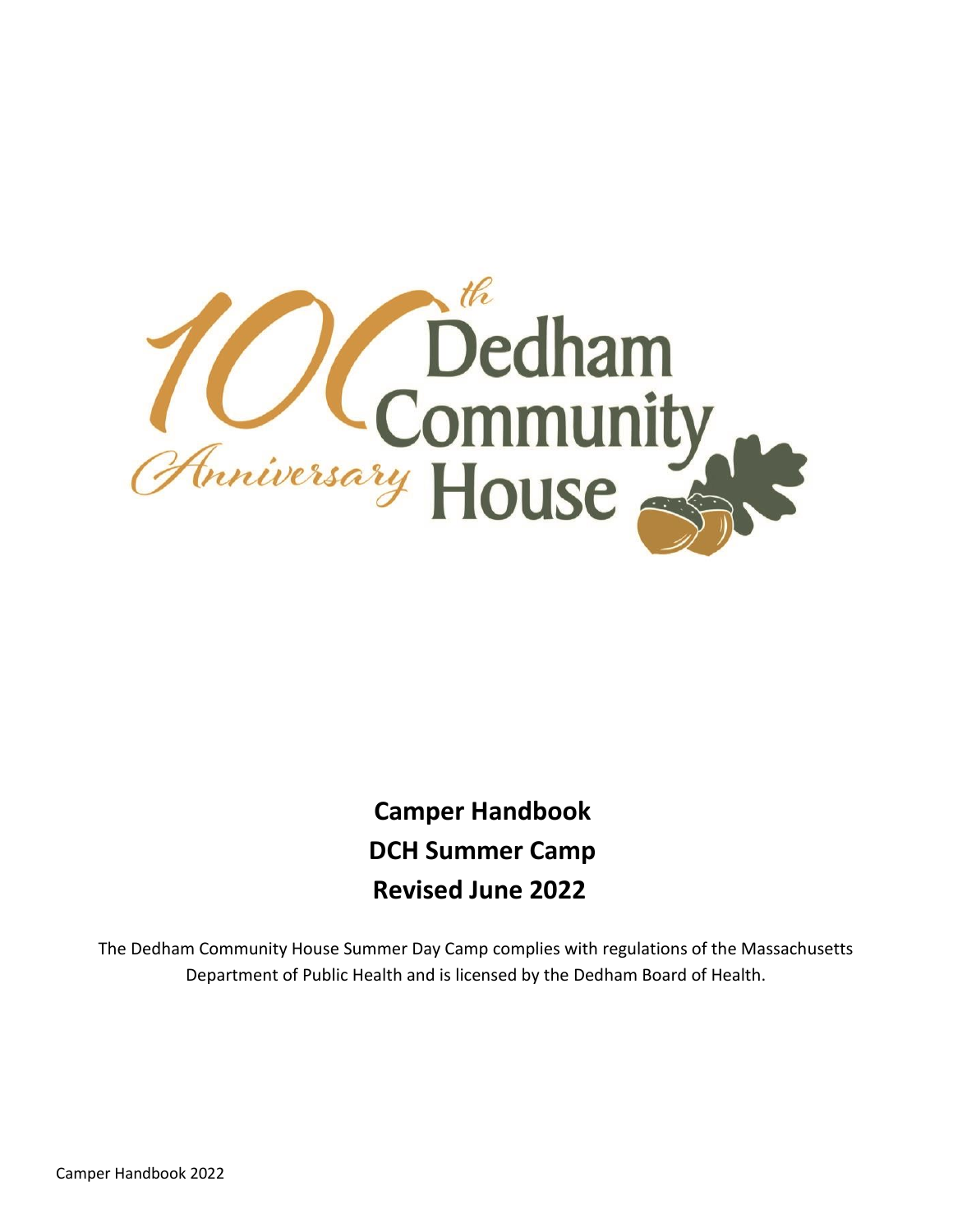#### MISSION STATEMENTS

### Organization Mission

The Dedham Community Association (Dedham Community House) is dedicated to promoting educational, recreational, and civic interests to enhance the lives of all residents of Dedham and neighboring towns through innovative programs, community leadership, and the preservation of its historic campus.

# Camp Philosophy

Since 1924 the Dedham Community House Summer Camp has helped create childhood memories of summers filled with fun in the sun. We work intentionally to provide a safe, comfortable, fun, enriching, and reliable summer camp environment that promotes the physical, social, and intellectual well-being of children ages 4-15.

We are committed to building a welcoming and inclusive environment for all. We seek to honor and value diversity in our community and program, drawing from activities and materials that represent the diversity of our camp, community, and world. In our pursuit of excellence, we are continually learning, evaluating, and adapting our practices. We welcome input from our families and staff.

Our leadership team and staff work together to create a culture of intention. We want our camp to create an environment which allows campers to explore themselves and their environment, challenge themselves, and engage in intentional activities to become awesome human beings.

#### Camp Goals

The DCH Camp Program strives to…

- provide a safe environment for all campers and staff, supporting each camper's and staff member's identities, choices, and beliefs.
- engage campers in group games and enrichment, encouraging participation in all activities by all campers.
- provide opportunities for every camper to grow and develop their self-esteem.
- help campers learn new skills and develop existing skills through our program offerings.
- create a culture of intention with our community.
- have campers and staff explore themselves and their environment, including challenging themselves and engaging in intentional activities to become awesome human beings.

# CONTACT INFORMATION

#### Camp:

Kennia Reddrick, Camp Director Camp Phone #: 781-329-3500

Camp Email: [Camp@dedhamcommunityhouse.org](mailto:Camp@dedhamcommunityhouse.org)

Dedham Community House: DCH Main Office #: 781-329-5740

Jennifer Putnam, DCH Program Director; [Jputnam@dedhamcommuntiyhouse.org](mailto:Jputnam@dedhamcommuntiyhouse.org)

Michelle Persson Reilly, Executive Director; [Mpreilly@dedhamcommunityhouse.org](mailto:Mpreilly@dedhamcommunityhouse.org)

Diana Walsh, Office Manager; [Dwalsh@dedhamcommunityhouse.org](mailto:Dwalsh@dedhamcommunityhouse.org)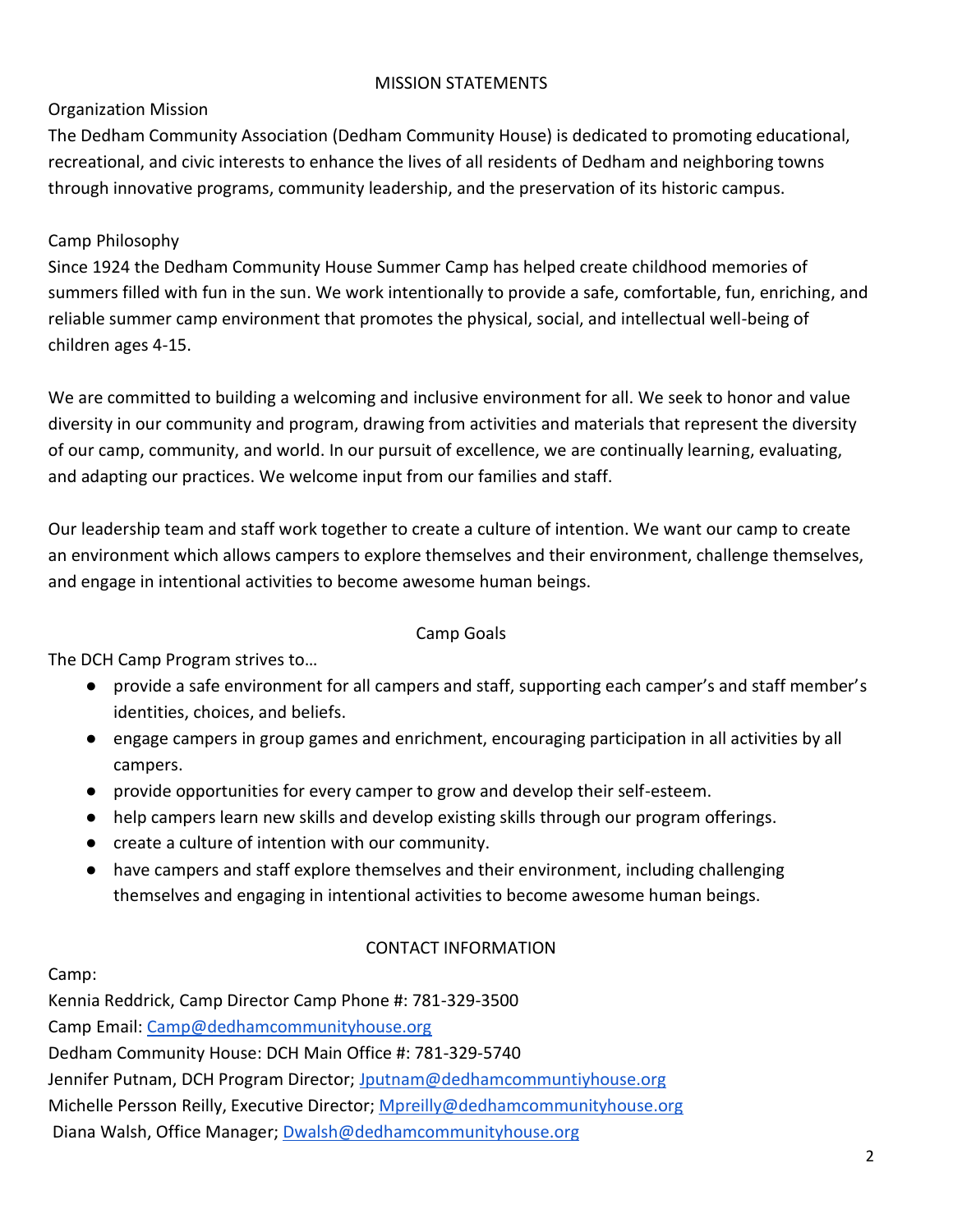#### HOURS OF OPERATION

Regular camp hours are Monday through Friday 9:00 a.m. to 4:00 p.m. We do offer an extended hours program starting at 7:30 am and ending at 5:45 p.m. Please refer to the extended hours policy and procedures for extended hours pricing. Our regular drop-off window is between 8:40-9:15am and pick up between 4:00-4:40pm.

#### HOLIDAY CLOSING

Please note that camp will be closed on Juneteenth and July 4<sup>th</sup>, if they fall on a weekday. If the actual holiday is on a weekend we will operate a normal camp week.

### DROP OFF AND PICK UP

Arrival and Departure Procedures

Each group will be at their tent/table during drop-off and pick-up time. All campers are to stay with their group at their designated area. Camp drop off times are between 8:40-9:15am. Camp pick up times are between 4:00-4:40pm. Campers cannot be at camp later earlier than 8:40am than 4:40pm unless they have been signed up for our extended day.

If you are walking/biking please enter the camp area from the left side of the building (Allin Church side). **We do not allow walkers/bikers in our active driveway.**

Families that are driving will enter the main driveway loop on the Ames Street side of camp (if looking at the Community House to your right). You will form two lanes and pull all the way up. Cell Phone use is NOT allowed at any time while in our driveway line. **Cars cannot be hanging out of the driveway onto Ames or High Streets. If your car does not fit you must drive around and try again.** 

At drop off camp staff will get your camper out of the vehicle and walk them into camp.

At the end of the day, please make sure your driveway placard (sent to your email at the beginning of June) is clearly displayed for all campers you are picking up. If you do not have a driveway placard you will be asked to show a photo id. Your name must be on the authorized pick up list. Camp staff will radio for your camper and will then walk them to the car. At no time can you park in our driveway. If you need to speak to camp staff please park elsewhere and come into the camp area.

For drop off and pick up for our extended day program please park and proceed to the designated sign in/out area.

If a child is to go home with someone other than the designated person(s), parents must send a note or, in the case of an emergency, telephone the camp office at (781) 329-3500, with full details. The person picking up should not go through the driveway line unless they have a Driveway Placard (see below).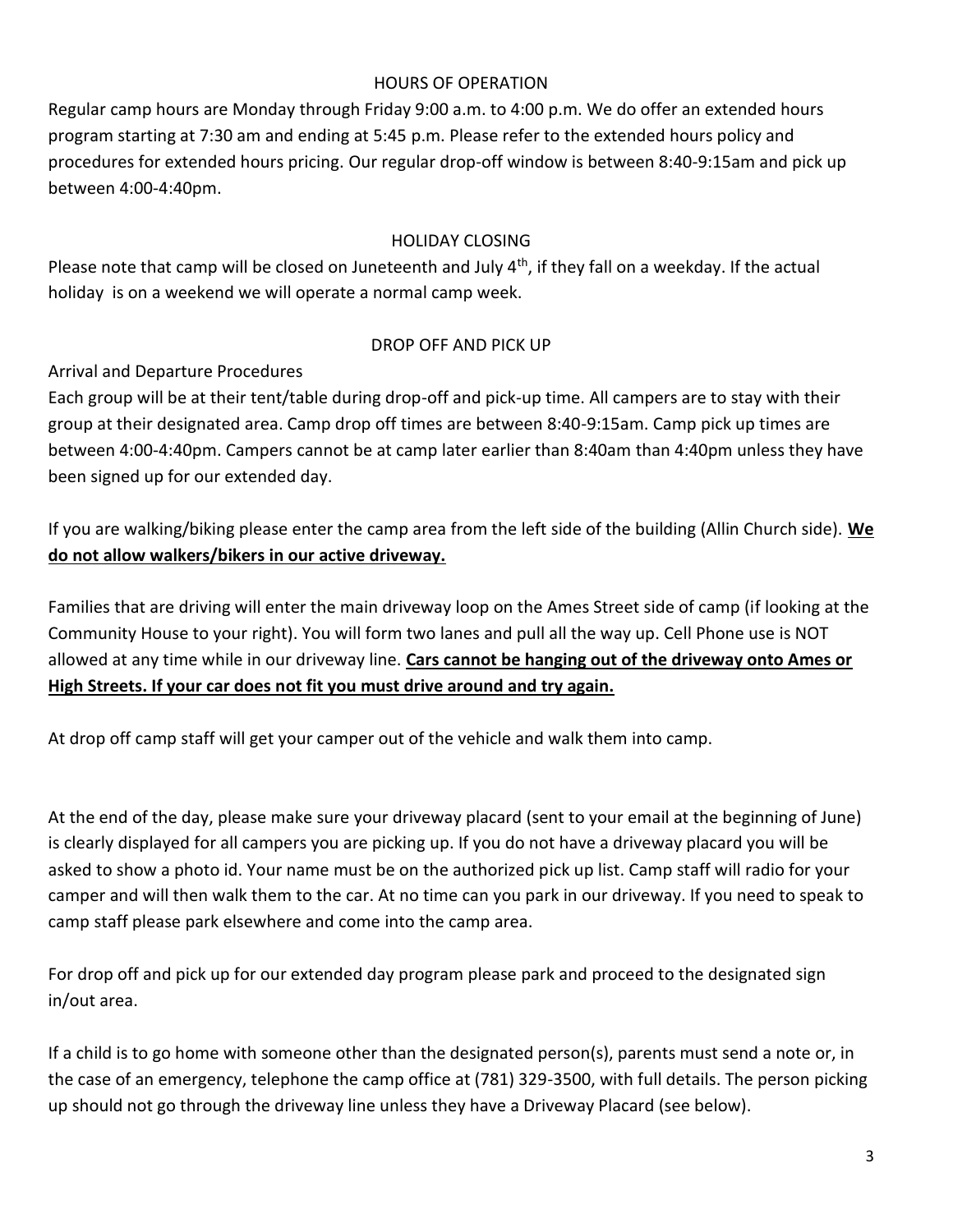#### DRIVEWAY PLACARDS

You will receive a pick-up placard via email before camp begins. Please print this out and put it on the dashboard of your car directly in front of the driver. Pick-up placards will be used to ensure we match children to the people who are supposed to pick them up. The placard will have your child's name(s) and group(s) and our camp logo. If you do not have your placard we will ask for ID at pick up time. If your child will be picked up in different cars or by another authorized person, please make sure placards are printed for the necessary people. If someone needs to pick up your child that does not have a placard they must be on the authorized pick up list provided to camp for your child. If you need to add an additional person please contact the camp office. IDs will be checked for anyone picking up a child that does not have a placard.

# ATTENDANCE POLICY

If your child will be absent, please call the Camp Office at (781)329-3500. We will call parents/guardians/other contact names to verify all absences not brought to our attention. You can also email us at camp@dedhamcommunityhouse.org.

#### CAMPER RELEASE PLAN

DCH Campers will only be released to their parents/guardians or individuals designated by their parents/guardians **in writing**. Acceptable forms of written notification include:

- 1) DCH Pick-up & Emergency Form
- 2) Written note signed by the parent
- 3) E-mail sent to camp leadership from parent/guardian

Campers 10 years of age and older can be released at the end of each camp day to walk home with written permission provided to the camp that will be kept in the camper's file. Written permission needs to only be provided once. Walkers will not be released until 4:00 pm each day and they must check-out with their Head Counselor and one of the Camp Directors before leaving each day. The camp must be notified in any event of a change such as a parent pick-up, etc. Notification can be made via a phone message, written note or an e- mail to the camp.

#### CAMP ATTIRE AND WHAT TO BRING TO CAMP

Your child should wear a t-shirt, shorts, underwear, sneakers and socks and on cooler days a sweatshirt or jacket. In the event of rainy weather, please pack an extra set of clothes for your child. Clogs, sandals, flip flops or bare feet are not allowed. Parents must apply sunscreen each day before arrival. Sunscreen and insect repellent (summer is tick season) will be re-applied periodically throughout the day. Your child may wear a swimsuit under their clothing but please pack a full change of clothes in their backpacks.

Please also send to camp:

- Hat or visor
- Bathing suit and towel
- Sun block--SPF 30 or more is strongly recommended
- Insect repellent
- Water bottle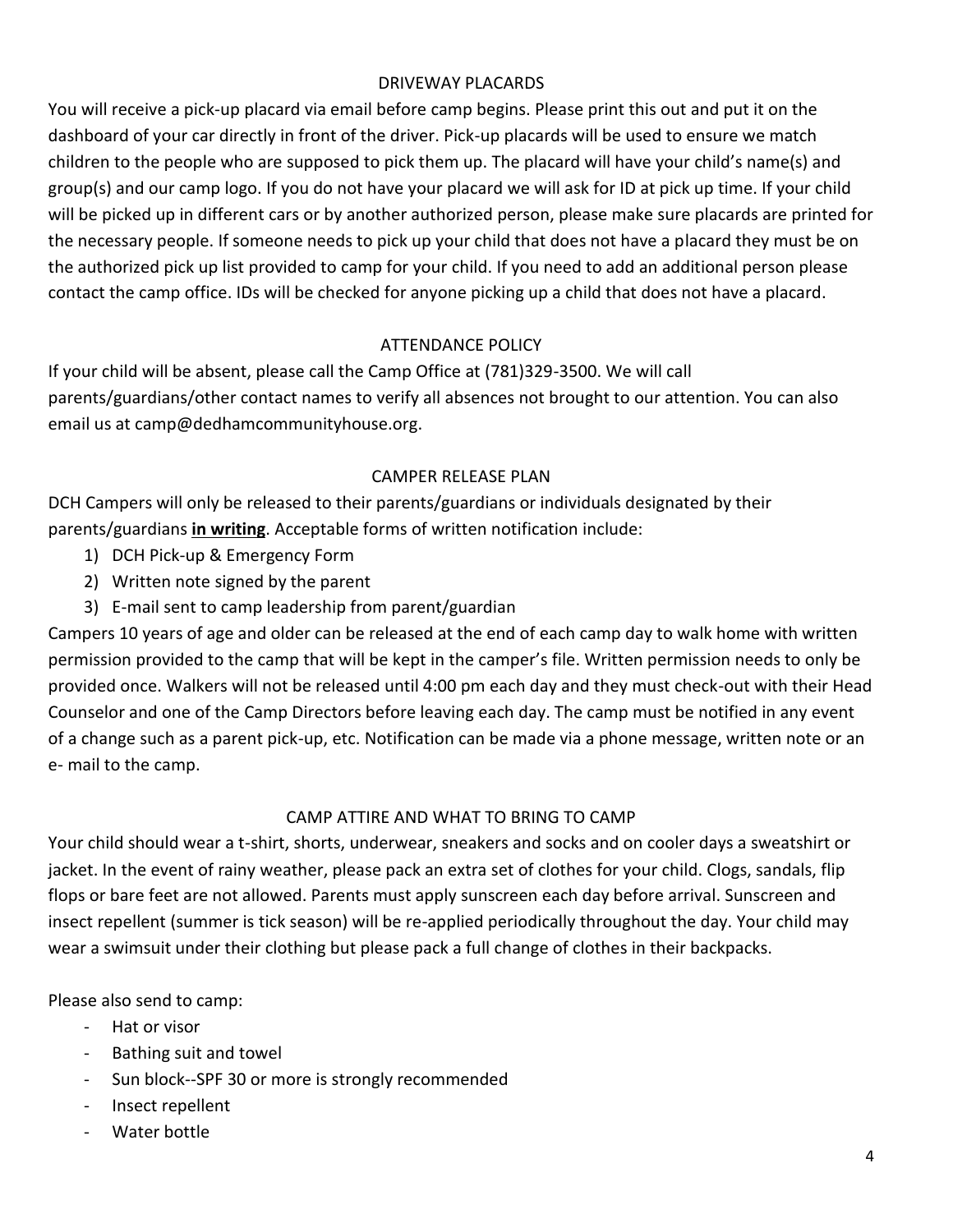- A mid-morning snack, lunch, and afternoon snack. Please pack your camper's lunch box with an ice pack.

**Each item that comes to camp must be clearly marked with your child's name** (even for older campers). The Dedham Community House Summer Day Camp is not responsible for lost, stolen or damaged items. Any lost items will be put in our lost and found. Items left in the lost and found for more than one week are recycled/thrown away. We will not save masks.

Do not bring the following to camp:

- **Video Games**
- Computers/iPads/Tablets
- Toys of any kind including sports equipment
- Cards (Pokémon, Bakugan, etc.)
- **Cell Phones**
- **Music Players**
- **Gum and Candy**
- Pocket Knives/Weapons: NO PERSONAL BOWS ALLOWED FOR ARCHERY
- Medications not prescribed by a physician. All medications must be kept in the camp office. Emergency medications (Epi-Pens and asthma rescue inhalers will be carried by the group staff)

Any unauthorized items which children bring to camp may be confiscated and returned to the parent at the end of the day.

# SUN BLOCK AND HYDRATION

Summer brings hot and humid days and with that is the need for adequate protection from the sun and its harmful effects. Almost all of our activities take place outdoors. We provide shade structures throughout the campus. Sun block will be applied often throughout the camp day.

Parents should apply sunscreen to their child before dropping off daily and send sunblock in your camper's backpack. For older campers and campers who we do not have permission to apply sunscreen to we will continuously remind them to re-apply it to themselves. Camp staff will wear gloves when helping campers apply sunblock.

Water breaks will be taken often. Water is available in the camp area, in the basketball/chalk area, and at the pool. On extreme weather days we will also have extra water coolers available. We encourage children to refill their water bottles and drink as much as possible throughout the camp day.

# CAMP ACTIVITIES

We run an action packed day at camp. Campers move from activity to activity with their group. We offer: Arts & Crafts, Drama, Makerspace, Rec Room, Archery, Sports & Games, Group time, Down time/academic time, & Swimming (lessons & free swim). We also will have special activities when our schedule allows. Group schedules will be available on our website in the "info for families" area by mid-June.

Each of our camp weeks has a different theme. This theme is celebrated in full on Fridays! We encourage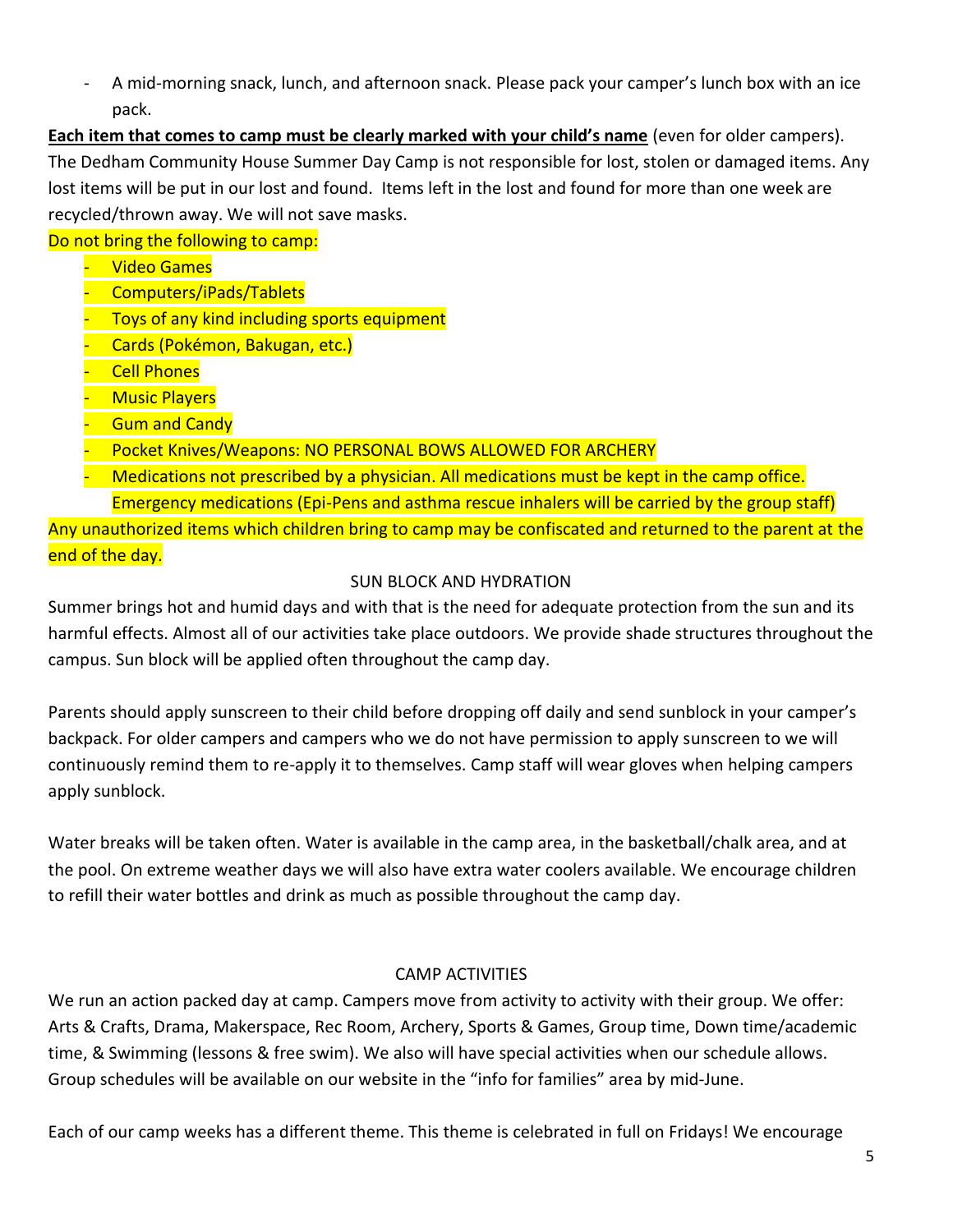campers to dress up for the theme. Themes are listed on our website and you will get a welcome email from camp leadership on the Wednesday before each session.

For down time you are welcome to send summer reading or academic work with your child, we will have items to choose from as well.

On Fridays, we will offer a special snack such as ice pops, popcorn, etc. These will all be prepackaged. An email will be sent home with the information about the special snack on Thursdays. We will not be doing cookouts at camp.

#### CAMP PEANUT POLICY

The DCH Summer Camp is NOT a peanut-free program. However, some weeks specific groups within the camp may be made peanut free due to severe or extensive allergies within the group. Notification will be sent home in a timely manner to prepare parents for these weeks. Please contact us ASAP should you wish to request your child's group be peanut-free.

#### GENERAL CAMP INFORMATION & WEEKLY NEWSLETTER

On the DCH Website, located within the Summer Camp section is a page entitled "Info for Families." Here you will be able to find the most up to date information for each session. Check back weekly to get info for the upcoming session of camp. On Fridays, a newsletter, written by the groups themselves, will be posted on the "Info for Families" page referenced above and will highlight each group's activities from the current week of camp.

#### CAMPER GROUPS/SUPERVISION

Campers are organized into groups of up to 25 children based on the grade they will enter in the fall. Each group is led by a head counselor who is a college student or graduate and one or more assistant counselors who are either college or high school students. For the Kindergarten and First Grade groups, there will be no more than 5 campers per counselor. For all other groups there will be no more than 10 campers per counselor. DCH summer camp meets or exceeds all Board of Health minimum camper supervision ratios. We are unable to change groups once campers have been placed. We do our best to accommodate camper group/friend requests but cannot always do so. Your camper's group name will be on their driveway card that is sent to you via email.

#### RAINY DAYS

In the event of inclement weather, the DCH Summer Camp will run as close to a regular camp schedule as possible utilizing indoor space in the Main House, the gymnasium and at the Allin Church, located next door to DCH. If there is light rain we will move through the day as normal. In severe weather we do keep campers inside and our staff move to different locations. Please pack rain gear for your camper. We do ask that umbrellas are not sent to camp.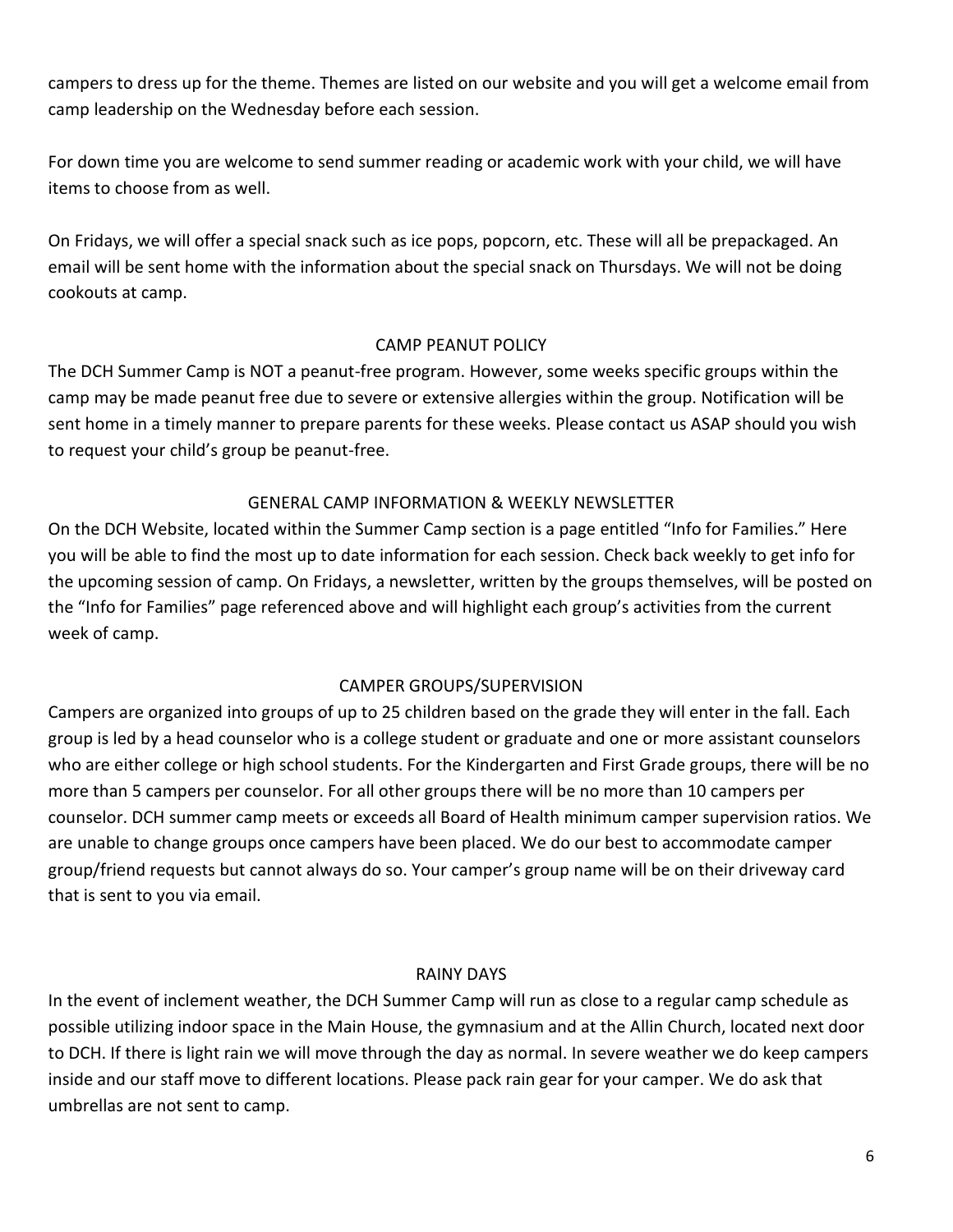#### FIELD TRIPS

Bus field trips are optional and require additional registration and payment. Field trip fees are nonrefundable.

For all trips, the following rules apply:

- 1. Parents must sign-up for trips using their online registration. All trips must be paid for at registration. Campers will not be placed on the trip roster before payment is made.
- 2. Children will wear camp T-shirts and/or wrist bands identifying the program with the DCH Main Office and Camp Office phone numbers on them.
- 3. Children will be supervised at all times. Appropriate state counselor/camper ratios will be maintained.
- 4. A leadership staff team member will be present on all field trips. They will bring needed medication and first aid supplies with them.
- 5. Face counts and attendance will be taken periodically throughout the trip.
- 6. Transportation for field trips will be by chartered school bus.

Every week your camper is signed up to attend a field trip you will receive an email that includes: itinerary, location, and information on what they need to bring. Please read these emails as they contain important information.

Occasional walking field trips to local destinations in and around Dedham Square may be taken. Again, proper ratios and safety precautions will be taken and parents will be informed of trips ahead of time. If you change weeks during the summer your field trip fee will not be refunded, if applicable, as all arrangements are made prior to the trip.

# STAFF TRAINING

All camp staff attend an orientation that covers all policies including but not limited to: medical care, discipline, abuse and neglect, diversity and inclusion, fire evacuation, lost camper plan, lost swimmer plan, contingency plans for no-show or unregistered campers, and traffic control plan. In 2022, all camp staff will be trained in COVID mitigation strategies, and response to illness of campers. Additionally, all Camp Leadership, Head Counselors, Specialists and most Assistant Counselors, are certified in CPR and First Aid.

# PARENT/GUARDIAN PARTICIPATION & CAMP VISITS

We welcome our families to visit camp. We do ask that you please begin at the camp office. You will be given a camp visitor badge and will be escorted through your stay with us by a camp staff member.

If someone else (social worker, case worker, tutor, etc.) must visit with your child while they are at camp we ask that you give us a heads up when possible so we can schedule the time to not interfere with preferred activities. We will ask that the visitor checks in at the camp office with a photo id. They will then need to wear a camp visitor badge and be escorted through their stay with us by a camp staff member. If you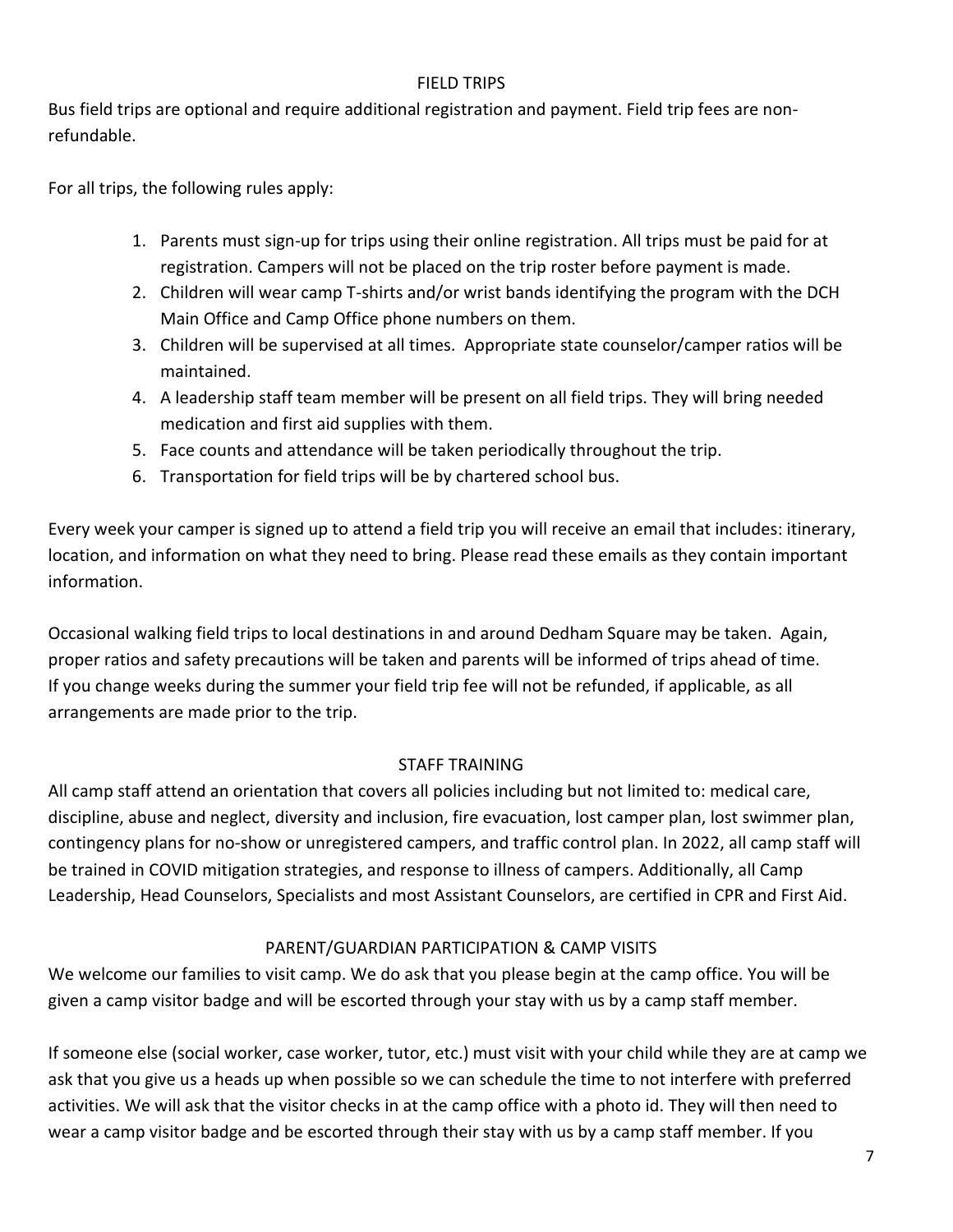anticipate this visit being upsetting or challenging for your camper please let us know so our camp director can be present.

### MEDICAL CARE POLICIES

#### First Aid / Medical Care

Only Summer Camp staff (18+) with current certification in Basic First Aid and CPR can administer First Aid. If first aid or medical care is provided to your camper during the day you will receive an email or telephone call and a copy of the incident/accident report at pick up.

# Storage & Administration of Medication

Medications will only be administered if they are brought to camp in the original containers bearing the pharmacy label. All over the counter medications for campers shall be kept in the original containers containing the original label, which shall include the directions for use. Medications will only be administered with written permission from the camper's parent or guardian. You will receive a medication form via email at the beginning of June that must be filled out and dropped off with the medication. This form must be filled out even if you are providing us with an allergy or asthma action plan from your child's doctor's office.

Epinephrine (EpiPen): Camp staff (18+) certified in First Aid & CPR will be allowed to administer an injection to a camper at the first signs of a severe allergic reaction or anaphylactic shock. Campers may only selfadminister an epinephrine shot if they are capable of self-administration and have the written permission of the camp health care consultant and their parent/guardian. Epinephrine pens will be carried by Head Counselors in a red backpack that stays with the group at all times.

At the end of your camper's session we ask that you pick up all medications. Any medications left at camp after Labor Day will be disposed of.

#### COVID related illnesses

Please see the addendum to this handbook that has specific policies about campers and staff who are presenting with symptoms that could be COVID-19.

#### Mildly Ill Camper

If a camper receives a minor injury or is feeling ill, he/she will be accompanied by a counselor to the health office and the Health Care Supervisor will be notified. Parents will be notified either by phone or at pick-up of any complaints and/or treatments received. Please call the camp office if you will be keeping your camper home ill.

Please do not send your camper to camp with the following symptoms:

- Fever of 100 or more
- Cough or respiratory distress
- Loss of taste or smell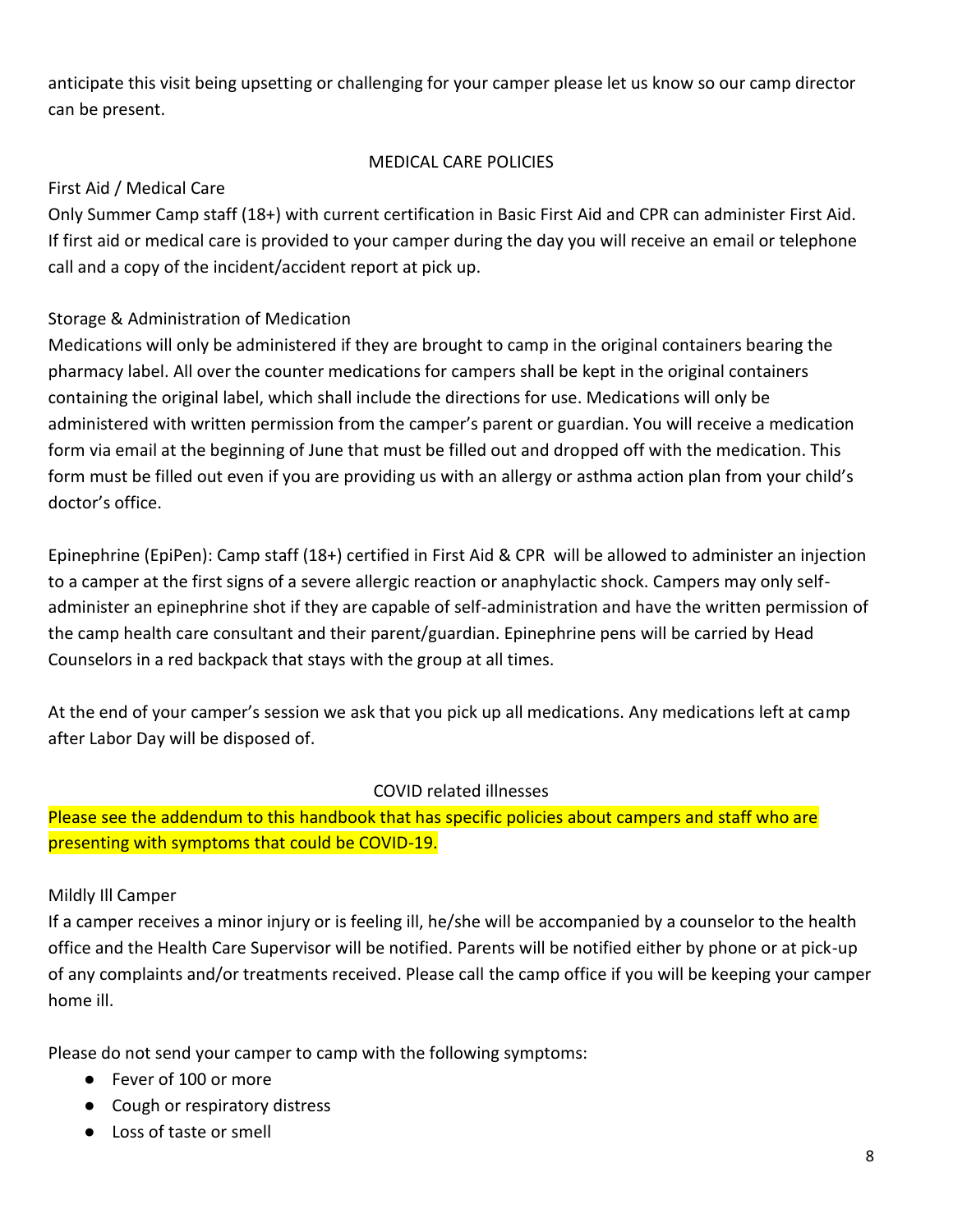- Headache if combined with other symptoms
- Body aches
- Vomiting or Diarrhea
- Head Lice
- Pink Eye
- Strep throat (can return after 24 hours on antibiotics)

# Return After Illness

A camper or staff may return to camp following an illness :

- If they had symptoms of COVID they must either have a negative test or an alternative diagnosis from their physician. If they receive a positive test they need to follow isolation guidelines from the local board of health and you must IMMEDIATELY call the camp office. If you do not get someone at the camp office please leave a message and call the main DCH number 781-329-5740 and speak with Jenni.
- If the child/staff member has been a close contact to an individual with COVID 19 they cannot return to camp until they have completed their required quarantine. Please see the chart in the COVID policies for specific quarantine scenarios.
- If your doctor gives you an alternative diagnosis (strep throat, ear infection, etc.), you cannot return to camp until you have met the return guidelines for that condition.
- When they are able to participate comfortably in activities.

# It is the policy of DCH to not refund camper tuition for illness or injury in most circumstances.

# Injury/Illness Notification Procedures

In the event a camper has suffered a minor injury (head & other injuries more than a scrape, cut, slight bump or bruise) or minor illness, of which emergency medical attention is unnecessary it will be the policy of the DCH Summer Camp to:

- 1) Contact the parent or legal guardian via a phone call to inform them of the injury/illness and the current status of the camper, steps taken to this point and further plan of action. This phone call will be noted in the camper's health file. If a parent/guardian cannot be reached a voicemail will be left.
- 2) If there has been no response after 1-hour (assuming there has been no worsening of the camper's symptoms) an email follow up will be sent to all email addresses connected to the parent/guardians on file.
- 3) If e-mail response has not been received or phone contact not made camp leadership will apprise the person picking-up of the situation and send home written notification of the incident in case the pick- up person is not a parent or legal guardian of the camper.

The goal of this injury communication is to keep camper's families up to date with what is happening in these situations at the DCH Summer Camp and to allow them the opportunity to decide if they would like to make arrangements for the camper to be picked up and further examined by a nurse or doctor.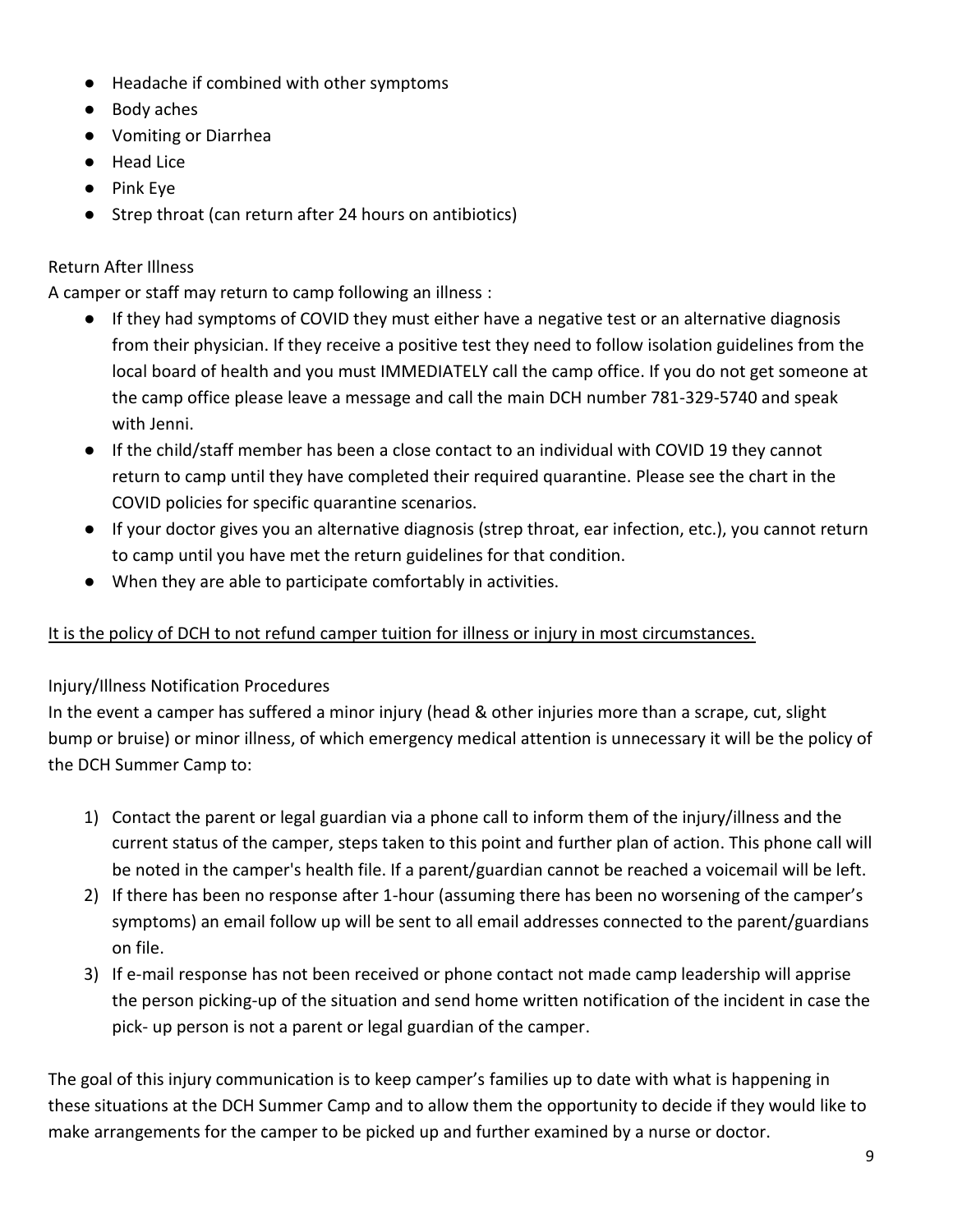#### GRIEVANCE PROCEDURES

We welcome input, both positive and negative, and we depend on your feedback in order to offer the best camp experience available for your child. If there is a situation which is of concern, please contact the Camp Director. If the Director does not get back to you immediately it is because he/she is supervising the counselors or with other campers and you can expect that your call will be returned by the end of the day. The DCH Program Director and Executive Director are also available for your questions, comments, or concerns.

### BEHAVIOR MANAGEMENT

#### **Camper Code of Conduct**

### **(sent separately to be signed by parents/campers and brought back to camp on campers first day)**

Since 1924 the Dedham Community House Summer Camp has helped create childhood memories of summers filled with fun in the sun. We work intentionally to provide a safe, comfortable, fun, enriching, and reliable summer camp environment that promotes the physical, social, and intellectual well-being of children ages 4- 15.

We are committed to building a welcoming and inclusive environment for all. We seek to honor and value diversity in our community and program, drawing from activities and materials that represent the diversity of our camp, community, and world. In our pursuit of excellence, we are continually learning, evaluating, and adapting our practices. We welcome input from our families and staff.

Our leadership team and staff work together to create a culture of intention. We want our camp to create an environment which allows campers to explore themselves, and their surroundings, challenge themselves, and engage in intentional activities to become awesome human beings.

Creating this culture requires commitment from campers, families, and staff. **We ask that everyone agrees to, and upholds the behavior expectations below. Please review the following together with your camper and either email the signed sheet back to camp or bring it to your campers' first day.**

#### **Showing Respect for Others:**

- I will respect other people's ideas, identities, and values, even if they are different from my own.
- I will remember that my words and actions can impact others. I will not use words to hurt others. I will not use curse words or yell/scream.
- I understand that any behavior that could harm (physically or emotionally) another camper or staff member, or which is disrespectful, is unacceptable in our camp community.
- I will respect others' personal space and understand that everyone must consent to any physical touch in order to ensure everyone is comfortable at camp.

#### **Showing Respect for Myself:**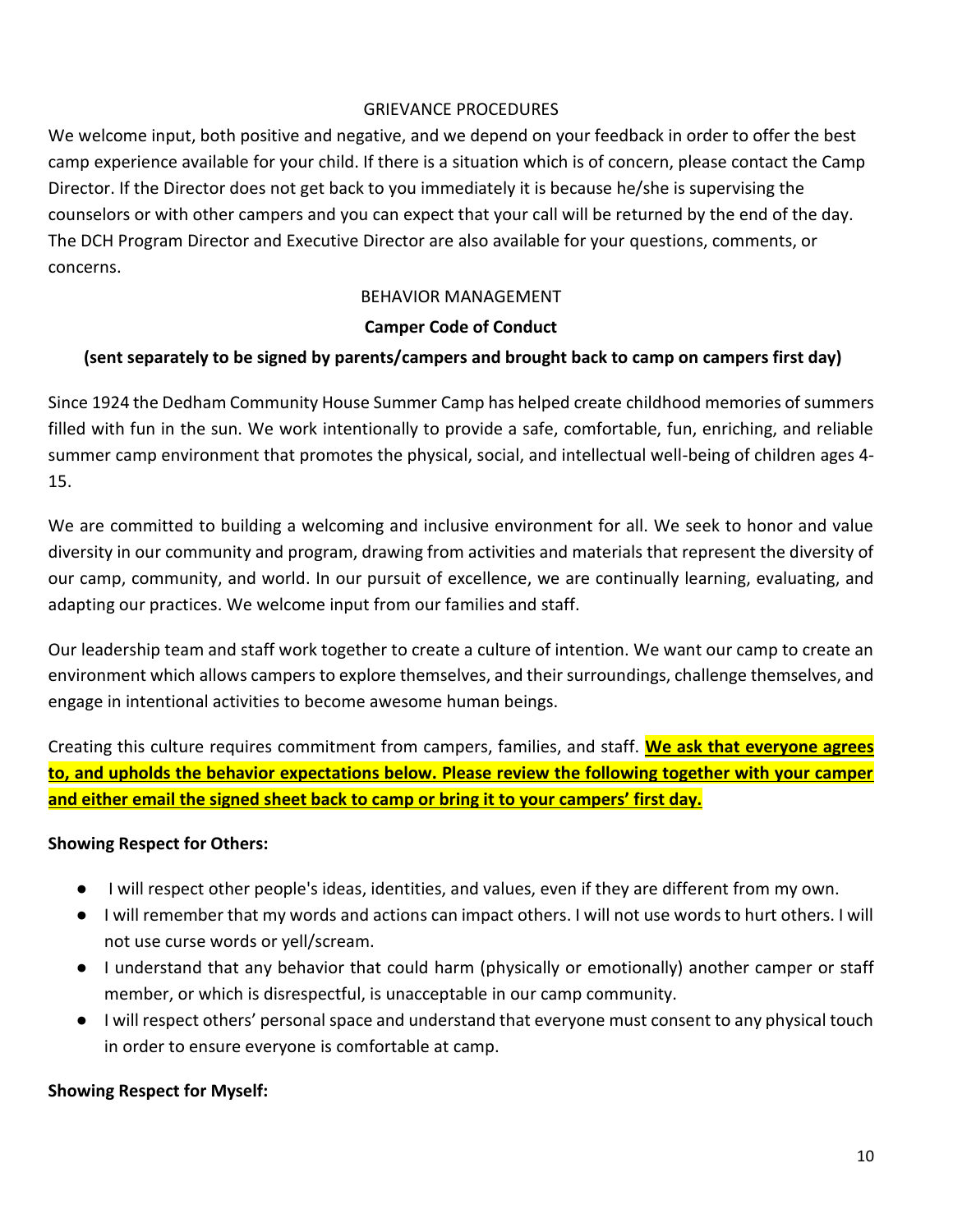- I will take care of myself. This includes wearing sunscreen and insect repellent, drinking water, and washing my hands frequently.
- I will make the most of my time at DCH Summer Camp. I will participate fully in camp activities, challenge myself to try new things, and have a positive attitude.

### **Showing a Respect for our Environment and Camp Facilities:**

- I understand that all campers and staff are expected to share the responsibility for keeping camp clean and tidy. I agree to clean up after myself ensuring camp items go back to where they belong, trash is put into garbage bins, and recycling into recycling bins.
- Campers will not use cell phones, video games, or other electronics at camp. (Staff may have cellphones during the day if the phone is needed for camp activities or communication. Cell Phones may never be present at the pool and must not interfere with camper supervision, activity participation, or fun.)
- I will take great care with camp facilities, supplies, and equipment. I will put equipment away when done using it and leave the activity area better than I found it.

### **Showing Respect For Everyone's Health and Safety:**

- I understand that the possession and use of tobacco, alcohol, marijuana, or illegal drugs is prohibited at all times. I will not have or use these at camp.
- I will abide by all safety rules and procedures at camp activity areas.
- I will not attend camp if I am not feeling well. I will follow the illness policy for camp and if necessary the COVID-19 isolation and quarantine guidelines from the State.
- I understand that physical and emotional bullying and violence is not tolerated at DCH. If a camper creates an unsafe environment for themselves or another camper/staff member, DCH reserves the right to dismiss that camper from camp for the day, session, or season.
- If applicable, families will reach out to camp prior to a camper's attendance to discuss behavioral challenges, best practices, and individual needs, and will be forthcoming about how to help each camper have a great time at camp. We want camp to be a successful environment for all, knowing how we can help your camper helps us all start out on the right track.

# *If a camper has difficulty following these behavior expectations, DCH will:*

- Remove the camper from the activity or area and remind the camper of the expected behavior, and ask that they indicate when they are ready to return to camp activities. This can be immediately or after a moment to collect themselves.
- If the behavior continues, the camper will be reminded of this behavior agreement and staff will seek out ways to help the camper return safely to activities after a period of time. During this time both the camper and staff should be in agreement that the camper is ready to return to the activity.
- If needed, camp leadership will be brought into the discussion to help and if necessary provide an alternative location for the camper to regulate and re-engage.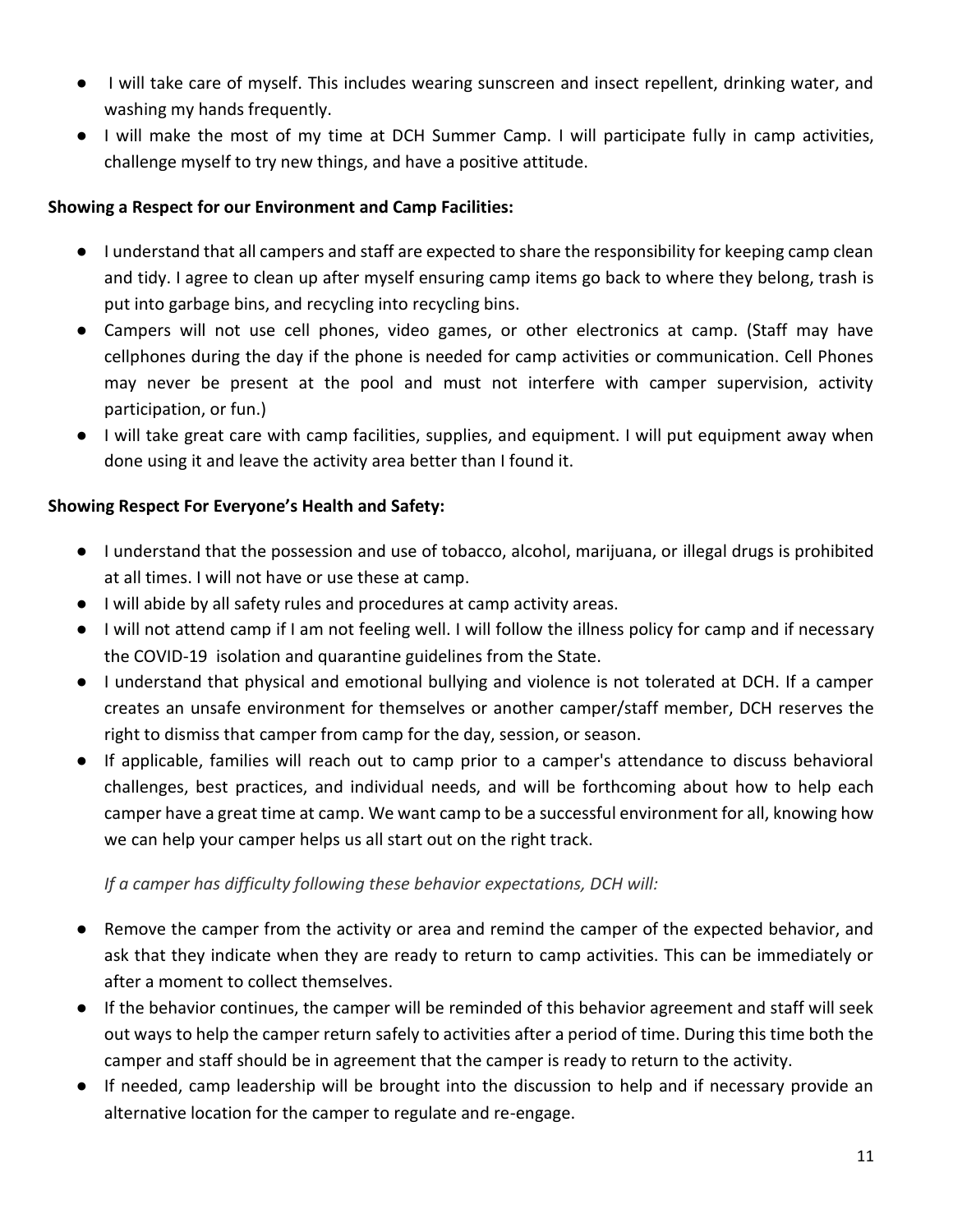*At no time will DCH:*

- Use corporal punishment, including spanking.
- Subject any camper to cruel or severe punishment, humiliation, or verbal abuse.
- Deny food, water, or shelter to any camper or staff member.
- Punish campers for soiling, wetting, or not using the toilet.

If a pattern of inappropriate behavior continues, we will work with the family and the camper together to set clear specific behavior goals, outline the consequences for continued inappropriate behavior, and if necessary, create a written behavior contract.

# **Continued inappropriate behavior or severely inappropriate behavior (such as physical or emotional violence, bullying, running away, or possession of prohibited items) will result in temporary or permanent dismissal from camp. Behavior that jeopardizes the safety of the camper or others, or that requires frequent one-on-one staffing will result in dismissal.**

### **Communication with families:**

To discuss behavior challenges, camper's parents/guardians will be communicated with at the end of the camp day (minor incidents) or receive a phone call from camp leadership (major or repeated incidents) during the day.

For more severe incidents a copy of our behavior incident form will be sent home.

If the behavior continues to be unsafe or escalates to a point where the physical or emotional safety of the camper, another camper, or a staff member is affected, a parent/guardian will be contacted to come to pick up the camper. Before a camper can return, a meeting must take place with the camp director to identify how we can help the camper and a written behavior contract will be created. This meeting will happen between the hours of 9:30-3:30 ideally the next camp day.

If a camper continues to display unsafe or severe behavior a meeting will take place with the camper family, camp director, and if needed, the DCH Program Director/DCH Executive Director to determine if DCH is the right environment for the camper. If it is not, resources will be provided to the family including alternative care possibilities.

**Note: Should a child's behavior be determined to be physically dangerous to self or others, DCH reserves the right to remove, suspend and/or withdraw the offending child immediately or to take such action as DCH determines is necessary or appropriate and a parent conference will be scheduled promptly after such action is taken.**

**The following is PROHIBITED at all times as a staff member or volunteer at Dedham Community House:**

o **physical abuse – strike, spank, shake, slap, pinch**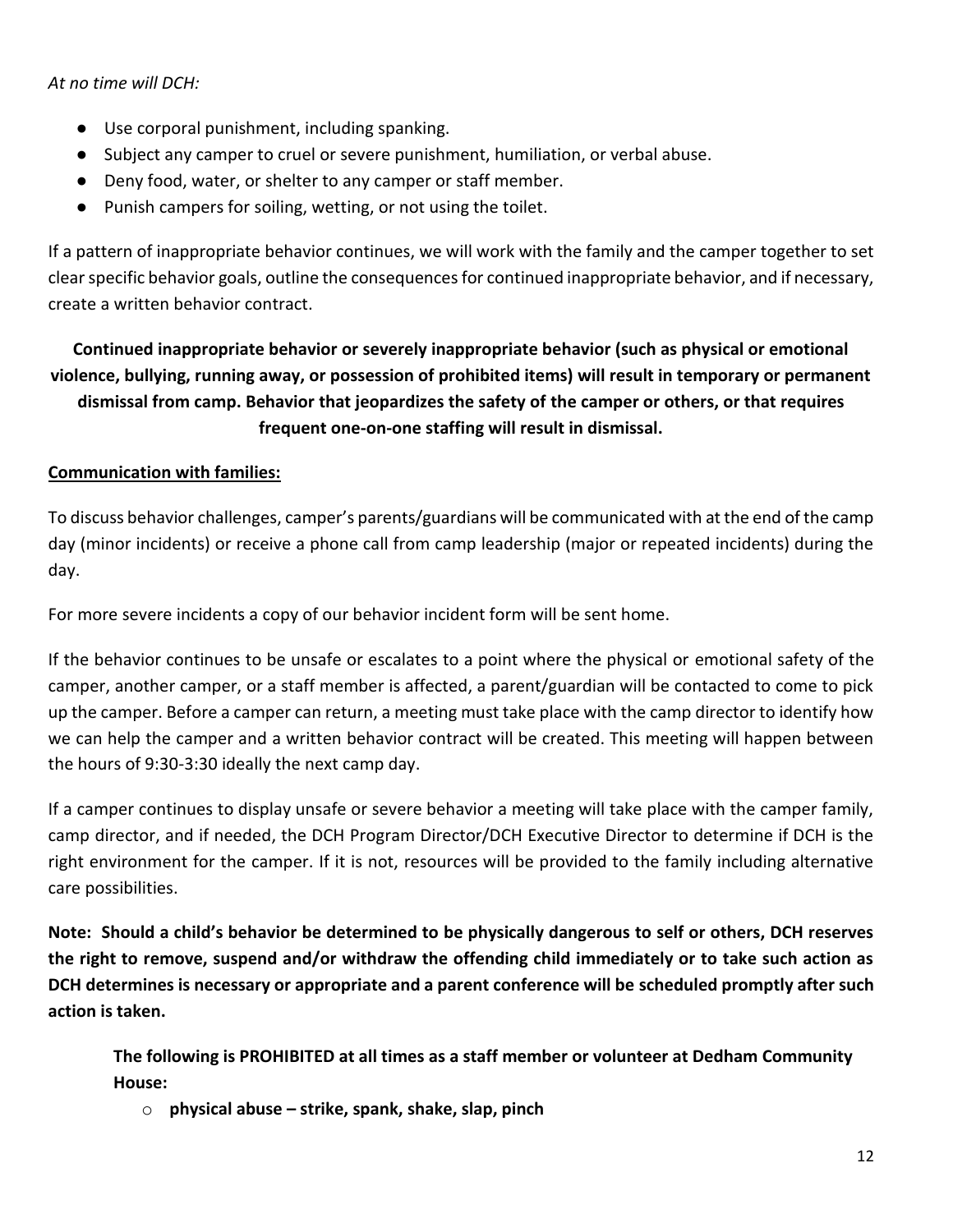- o **verbal abuse – humiliate, degrade, threaten; name calling yelling/screaming**
- o **sexual abuse – inappropriate touch or verbal exchange or electronic or written exchange**
- o **mental abuse – shaming, withholding love, cruelty**
- o **neglect – withholding food, water, basic care, etc.**
- o **Any type of abuse will not be tolerated and may be cause for immediate dismissal.**

#### ADDITIONAL INFORMATION

DCH Summer Camp families have the right to review all DCH Summer Camp policies, including background check, health care, and discipline policies as well as grievance procedures, upon request.

The DCH Summer camp must comply with regulations of the Massachusetts Department of Health and be licensed by the local Board of Health.

### 2022 COVID Addendum

In response to the current public health situation regarding COVID-19 the following policies and procedures have been added to our medical policies. These policies are subject to change depending on the current health metrics and recommendations from the American Camping Association, Commonwealth of Massachusetts, and the Dedham Health Department. You will be notified via email if these policies need to change.

#### **Hygiene and Handwashing:**

- Campers and staff will be trained in proper handwashing practices and handwashing will happen throughout the camp day. These times include but are not limited to:
	- o Before and after meals
	- o After bathroom use
	- o After coughing/sneezing
	- o After contact with bodily fluid
	- o After glove use
	- o After cleaning
	- o Before and after medication administration
	- o Before and after caring for ill participants or staff.

There will be handwashing stations set up throughout camp and if not available campers and staff will have access to hand sanitizer with at least 60% alcohol. Campers will have written permission to use hand sanitizer. It will be stored securely and used under the supervision of staff.

#### **Personal Protective Equipment(PPE) and Face Masks:**

- Masks will be optional for campers and staff at DCH this summer in most circumstances.
- Campers and Staff that are returning from isolation and quarantine before 10 days must wear a well-fitting mask for days 6-10 during all indoor times.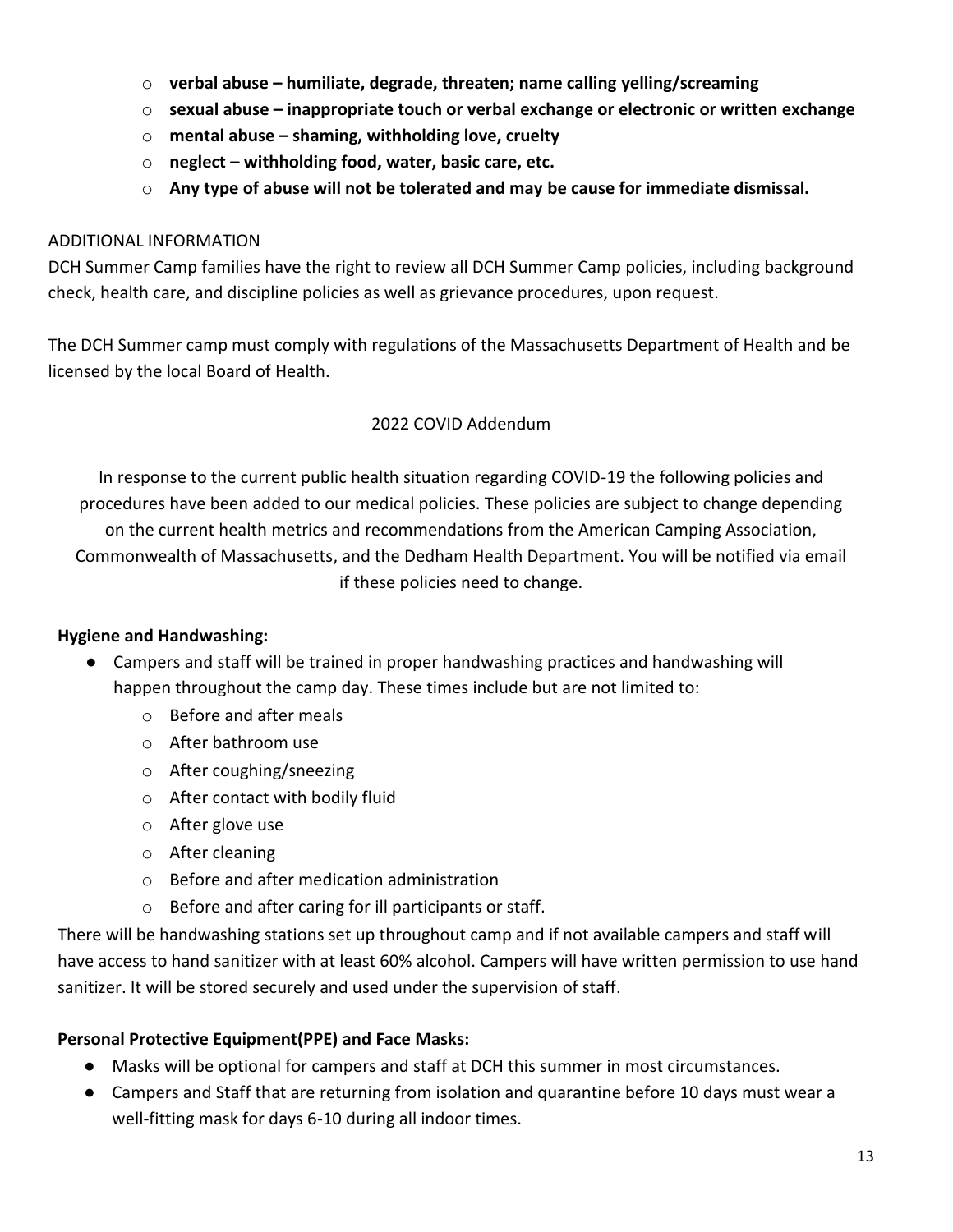When you wear a mask, it must

- Cover your nose and mouth,
- Fit snugly but comfortably against the side of the face,
- Be secured with ties or ear loops,
- Include multiple layers of fabric,
- Allow for breathing without restriction, and
- Be able to be laundered and machine dried without damage or change to shape. (for cloth masks)

If a staff member needs to assist a camper with masking the staff member will wash their hands and wear gloves.

#### **Vaccines:**

High vaccination rates will help keep our staff, campers, and families safe, and will also decrease the chances of missed work due to individual illness or exposure, or to group or camp closures from COVID illness and/or exposure. Per guidance and regulations, those who are not vaccinated are much more likely to become ill and to be required to quarantine when there is an exposure. Unexpected staff absences are difficult to manage given required camp ratios. These factors, among others, have led to the following policies for summer 2022:

- o All DCH summer staff who are eligible are REQUIRED to get vaccinated for COVID- 19 prior to working this summer. Staff are strongly encouraged to have a booster if eligible. In determining close contacts we consider up to date vaccination status as having the primary COVID-19 series plus any boosters you are eligible for. Please consult your physician with any questions regarding whether the vaccine makes sense for you.
- $\circ$  All eligible DCH campers are highly encouraged to be fully vaccinated for COVID-19 prior to attending camp this summer. Please consult your physician with any questions regarding whether the vaccine makes sense for your child.

#### **COVID-related Absences:**

- $\circ$  Symptoms: If your child has symptoms of COVID-19, you will be asked to have your child take an at home or PCR test before coming back to camp . If positive, they will be required to follow the isolation guidelines listed below. Positive tests must be reported to the Camp Director immediately.
- o Return policy after out for symptoms: If your child is prohibited from coming to camp due to COVID symptoms, they cannot return until you have provided a doctor's note or a negative (PCR) or rapid test result. If your doctor gives you an alternative diagnosis (strep throat, ear infection, etc.), they cannot return to camp until you have met the return guidelines for that condition. If you choose to use an at home test they must test for 3 days following symptom onset before coming to camp.
- $\circ$  Camp tuition will be refunded for positive covid cases confirmed by a doctor's note.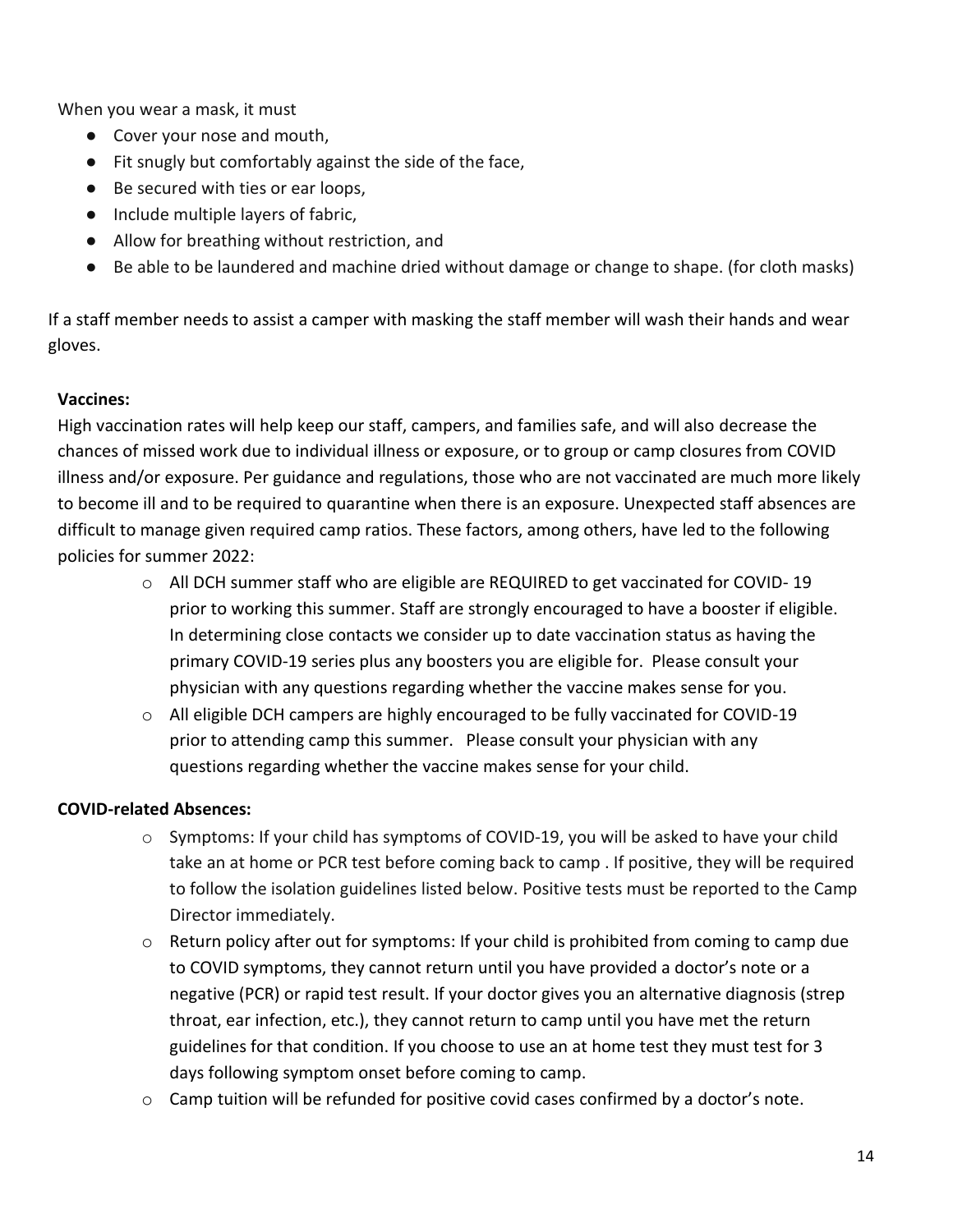|                                                                                                  | <b>Camp Policy</b>                                                                                                                                                                                                           | <b>Notes</b>                                                                                                                                            |
|--------------------------------------------------------------------------------------------------|------------------------------------------------------------------------------------------------------------------------------------------------------------------------------------------------------------------------------|---------------------------------------------------------------------------------------------------------------------------------------------------------|
| <b>COVID Positive</b><br><b>Regardless of</b><br><b>Vaccination Status</b><br><b>No Symptoms</b> | Out for 5 days, may return on day 6 if<br>you remain asymptomatic. Must<br>wear a mask for the next 5 days<br>(inside). Will eat separated from<br>others.                                                                   | If unable to wear a mask, must be out<br>for 10 days.                                                                                                   |
| <b>COVID Positive</b><br><b>Regardless of</b><br><b>Vaccination Status</b><br>Symptomatic        | Out for 5 days, may return on day 6<br>as long as fever free for 24 hours<br>without medication and other<br>symptoms are improving. Must wear<br>a mask for the next 5 days (inside).<br>Will eat separated from the group. | If unable to wear a mask, must be out<br>for 10 days.                                                                                                   |
| <b>Close Contact-</b><br><b>Regardless of</b><br>vaccination status.                             | No quarantine needed but must test<br>(rapid) on days 2 and 5. Masking is<br>strongly recommended                                                                                                                            | If symptoms develop, you must test<br>and if positive follow above guidance.<br>We do have some tests available if<br>needed or you can use home tests. |

**Absences for COVID-19 quarantine are subject to our sick leave policies.** 

#### **Isolation and Quarantine: (For COVID-19 and any other contagious diseases)**

● Any campers or staff who begin to display symptoms will be immediately isolated from their group. The group leader or other staff person will radio for the camp leadership team and let them know they are coming to the office with a symptomatic person. The participant will be given a mask to wear. The healthcare supervisor should also be wearing a mask and gloves. Once the participant is resting comfortably, parents of the camper will be called and informed they need to pick up their child within 30 minutes or come to camp and do a rapid test/give the child the approval to self- test (ages 7 up). If a parent/guardian cannot be reached the emergency contacts